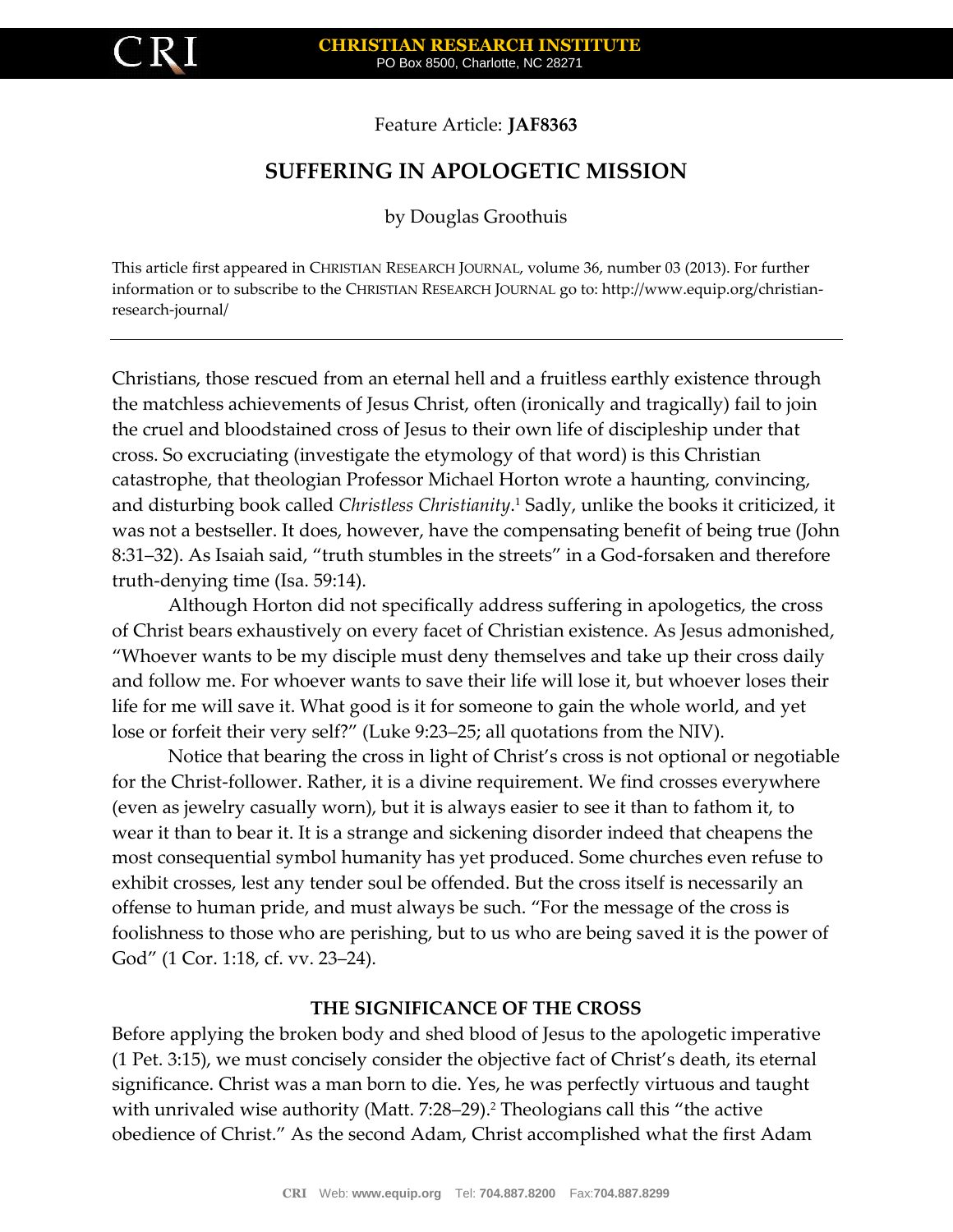failed to do: perfectly obey God in His true humanity through reliance on the Holy Spirit. As God Incarnate, He also accepted worship, forgave sins (Mark 2), claimed unique knowledge of the Father (Matt. 11:27), and raised the dead (John 11). Yet during His active obedience, Christ suffered profoundly over the unbelief of His disciples, the false doctrine of Israel's religious leaders (Matt. 23), and over death itself (John 11:35). Isaiah prophesied that the Messiah would be "a man of sorrows and acquainted with grief" (Isa. 53:3). "Jesus wept" (John 11:35).

Jesus also perfectly obeyed His Father in His "passive obedience," which means His willingness to accept the cross for us and to glorify God, the Father. Although He could have called down legions of angels to save Him from this hideous death, He did not (26:53). As the Lamb of God (John 1:29), He knew He must go to an unjust slaughter to redeem the unjust by His vicarious and atoning sacrifice (Isa. 53). Without this horrendous cross, on which Jesus experienced the worst possible suffering, there could be no salvation. Yet, He endured the cross, despising its shame, for the joy set before Him (Heb. 12:2). Nor did the agony of the God-forsaken cross (Mark 15:34) stop Him from teaching and evangelizing. He converted one of the criminals being crucified along with Him (Luke 18), gave John instructions about the care of His mother, and even forgave those who murdered Him.

Ponder apologist Blaise Pascal's masterful summary of Jesus' ministry:

*He alone had to produce a great people, elect, holy and chosen, lead them, feed them, bring them into the place of rest and holiness, make them holy for God, make them the temple of God, reconcile them to God, save them from God's anger, redeem them from the bondage of sin which visibly reigns in man, give laws to his people, write these laws in their hearts, offer himself to God for them, sacrifice himself for them, be a spotless sacrifice, and himself the sacrificer, having himself to offer up his body and blood, and yet offer up bread and wine to God.<sup>3</sup>*

### **OUR SUFFERING**

Of course, Jesus came to earth (John 1:14, 18; Phil. 2:4–11) to die, to be buried, to rise from the dead triumphant, and to give us new life when we receive Him as Lord (John 1:12–13; 3:16; 10:30). But in a fallen and groaning world still under the curse (Rom. 8:18– 26), our bringing the message of life to a dying world often means suffering (in all manner of ways). Yet American Christianity seldom embraces this, in apologetics or elsewhere. I cannot develop a theology of suffering here,4 but will instead relate godly and Christ-honoring suffering to the endeavor of Christian apologetics. By apologetics, I mean bringing the objective truth of the gospel to an unbelieving world through reason, evidence, providential acts, and a godly life.5 This holy and commanded endeavor (1 Pet. 3:15) will bring at least two kinds of suffering, both of which we must embrace and which God will employ for our sanctification and the extension of His Kingdom (Matt. 6:33; Rom. 8:28).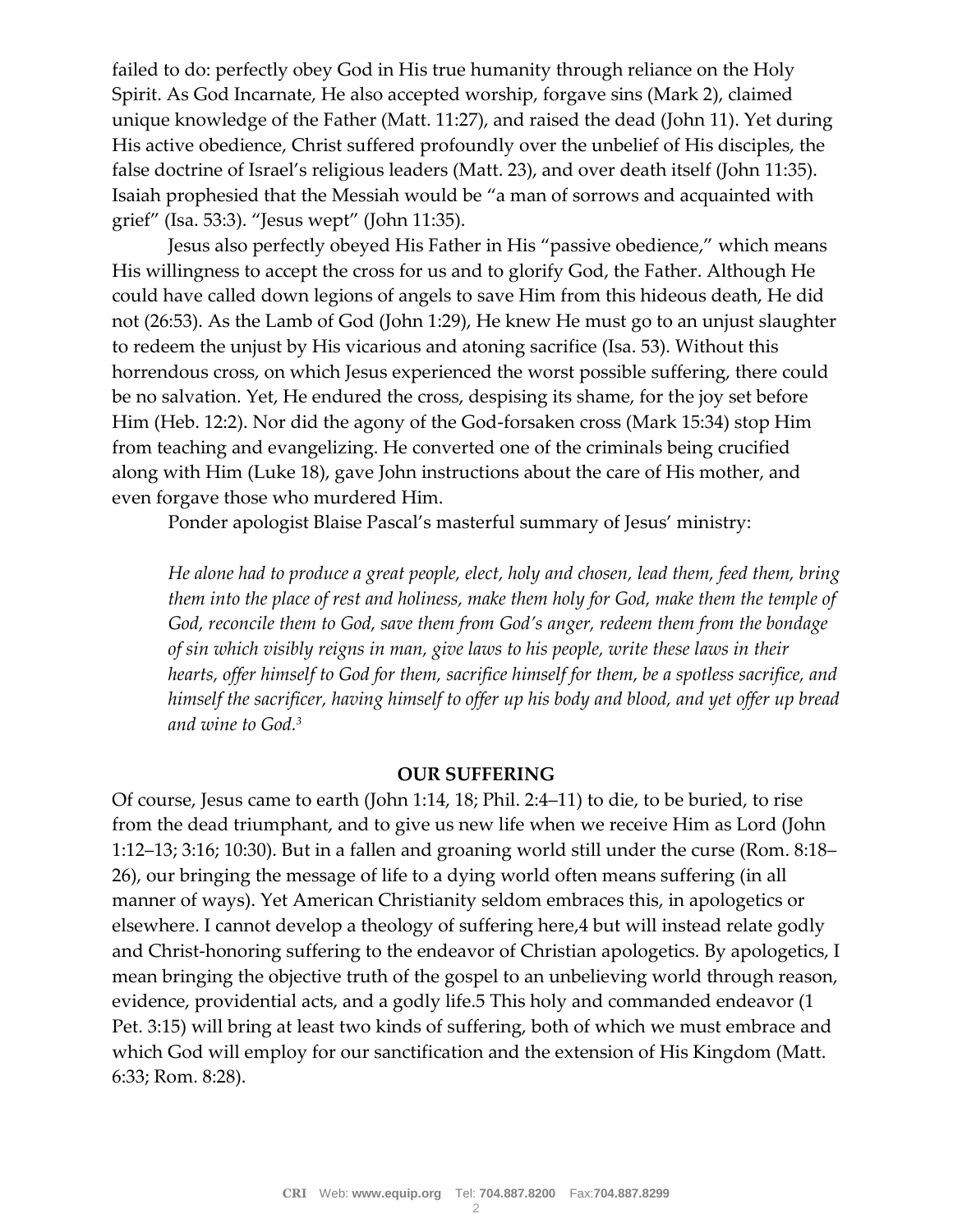# **Lamenting Unbelief**

First, the apologist suffers simply because so many people fail to believe the glorious gospel of Jesus Christ, despite our most earnest efforts. This suffering takes two forms: suffering for God's glory and suffering for those who are perishing. We find this anguish in the apostle Paul as he enters Athens, the great pagan city of the ancient world. He was "greatly distressed" at the idolatry he beheld there (Acts 17:16), since he knew that the one true God tolerates no worship of finite things (Exod. 20; 1 John 5). Paul was zealous for the truth of God to be made known, for this is God's mission throughout history.<sup>6</sup> But instead of losing his temper or collapsing in a theologically induced coma, he offers a model apologetic sermon to some of the most influential minds of the day (Acts 17:16–34). Although Paul was a profoundly effective apologist, evangelist, and church planter, he deeply lamented the unbelief of so many of his Jewish countrymen. After writing the most systematic presentation of the Christian worldview found in the Bible in chapters 1–8 of Romans, the apostle cries from the heart: "I have great sorrow and unceasing anguish in my heart. For I could wish that I myself were cursed and cut off from Christ for the sake of my people, those of my own race, the people of Israel" (Rom. 9:2–3; see also 10:1).

## **Sorrow for the Lost**

Many of us need to regain this sense of sacred sorrow over the lost. Jesus came "to seek and save the lost," yet so many are still so lost, so far from saving faith (Eph. 2:8). Given our pluralistic culture, it is much too easy to make our peace with religious diversity. The First Amendment of the U.S. Constitution rightly guarantees "the free exercise of religion," but that does not imply that all religions are right. Many are wrong; in fact, any religion that denies the gospel is both wrong and dangerous, since it will (unless corrected) lead its adherents to hell. Paul knew this when he corrected the terrible heresy of legalism that was afflicting the church at Galatia:

*But even if we or an angel from heaven should preach a gospel other than the one we preached to you, let them be under God's curse! As we have already said, so now I say again: If anybody is preaching to you a gospel other than what you accepted, let them be under God's curse!*

*Am I now trying to win the approval of human beings, or of God? Or am I trying to please people? If I were still trying to please people, I would not be a servant of Christ. (Gal. 1:8–10 NIV)*

It is certainly "pleasing" to those in a relativistic and pluralistic culture not to rock the religious boat by claiming that Jesus is the only way to be reconciled to a holy God. But we do not have that option. As Peter preached, filled with the Holy Spirit: "Salvation is found in no one else, for there is no other name under heaven given to mankind by which we must be saved" (Acts 4:12; see also Matt. 11:27; John 14:1–6; 1 Tim. 2:5).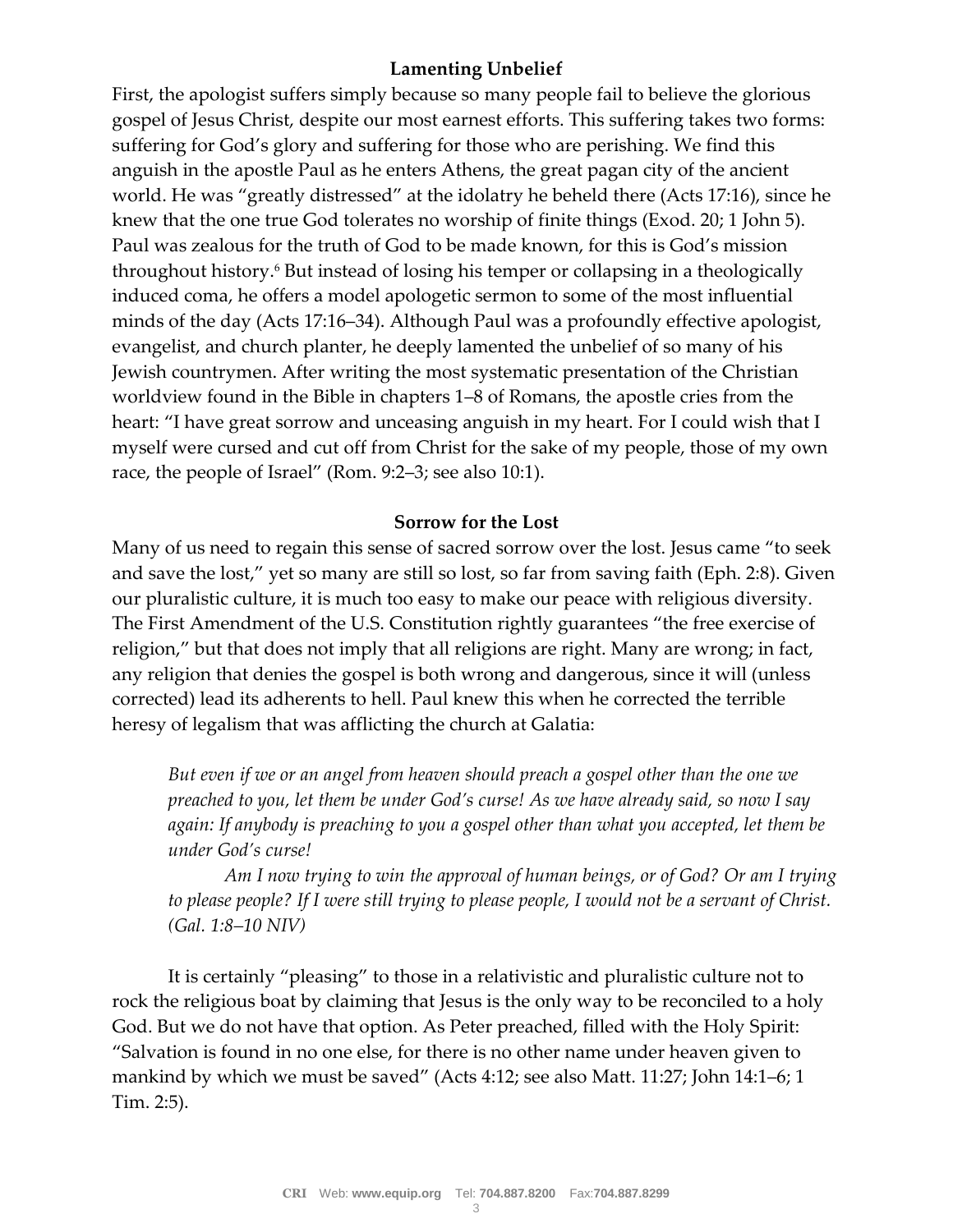Despite our culture's spiritual apathy and endorsement of a generic "spirituality" (2 Tim. 3:1–7), the gospel of Jesus Christ is "a flaming truth" (Francis Schaeffer) that "was once for all entrusted to God's holy people" (Jude 3). This priceless revelation must be made known, "in season and out of season" (2 Tim. 4:2).

### **Personal Persecution**

A second kind of suffering is amply attested in Scripture: persecution for the sake of one's commitment to Christ. While Paul ultimately triumphed in his preaching in Athens, he was also viciously insulted. Before being invited to speak to the Areopagus (a ruling counsel of thinkers), his preaching was rejected as a hodgepodge of previously given ideas. Thus, they deemed him a "babbler" (Acts 17:18). The Greek word for *babbler* means a seed-picking bird that eats various things. So, in essence, Paul was called a "birdbrain." Yet he remained undaunted in his ministry and found a more receptive audience. But even after his speech before the Areopagus, "some sneered" at his teaching (Acts 17:32). That must have hurt this brilliant and Spirit-filled man of God.

#### **A BLESSED BURDEN**

Although it may strike us as odd, when we suffer derision, ridicule, or even physical imprisonment or torture when we defend the gospel of Christ, we are "blessed." Blessing is a deep concept in Scripture, but it means more than "happy." As Jesus promised: "Blessed are those who are persecuted because of righteousness, for theirs is the kingdom of heaven. Blessed are you when people insult you, persecute you and falsely say all kinds of evil against you because of me. Rejoice and be glad, because great is your reward in heaven, for in the same way they persecuted the prophets who were before you" (Matt. 5:10–12).

"Blessing" is an objective state of being in God's will. Thus, we may be blessed even when we suffer, if we suffer for the gospel, in apologetics or otherwise. The apostle Peter sounds the same theme in 1 Peter, a book dedicated to teaching the faithful how to suffer in a godly manner while being persecuted for their religion. The man who told us to always have a reason for the hope within us (1 Pet. 3:15), also said this: "Dear friends, do not be surprised at the fiery ordeal that has come on you to test you, as though something strange were happening to you. But rejoice inasmuch as you participate in the sufferings of Christ, so that you may be overjoyed when his glory is revealed. If you are insulted because of the name of Christ, you are blessed, for the Spirit of glory and of God rests on you" (1 Pet. 4:12–14). Peter adds another element to suffering for Christian witness: the glory of God. We are not simply doing God's will; we also receive the divine glory in carrying it out while suffering for the crucified One. And there is more glory to come when Christ is revealed from heaven.

There are several other areas where apologetic faithfulness leads to godly suffering, but our central point is this: suffering in apologetic endeavor is to be expected and not refused by the faithful witnesses of Christ. We will not (by definition) enjoy it, but we need not fear it (2 Tim. 1:7). It will build our character and bear fruit for the cause of Christ.